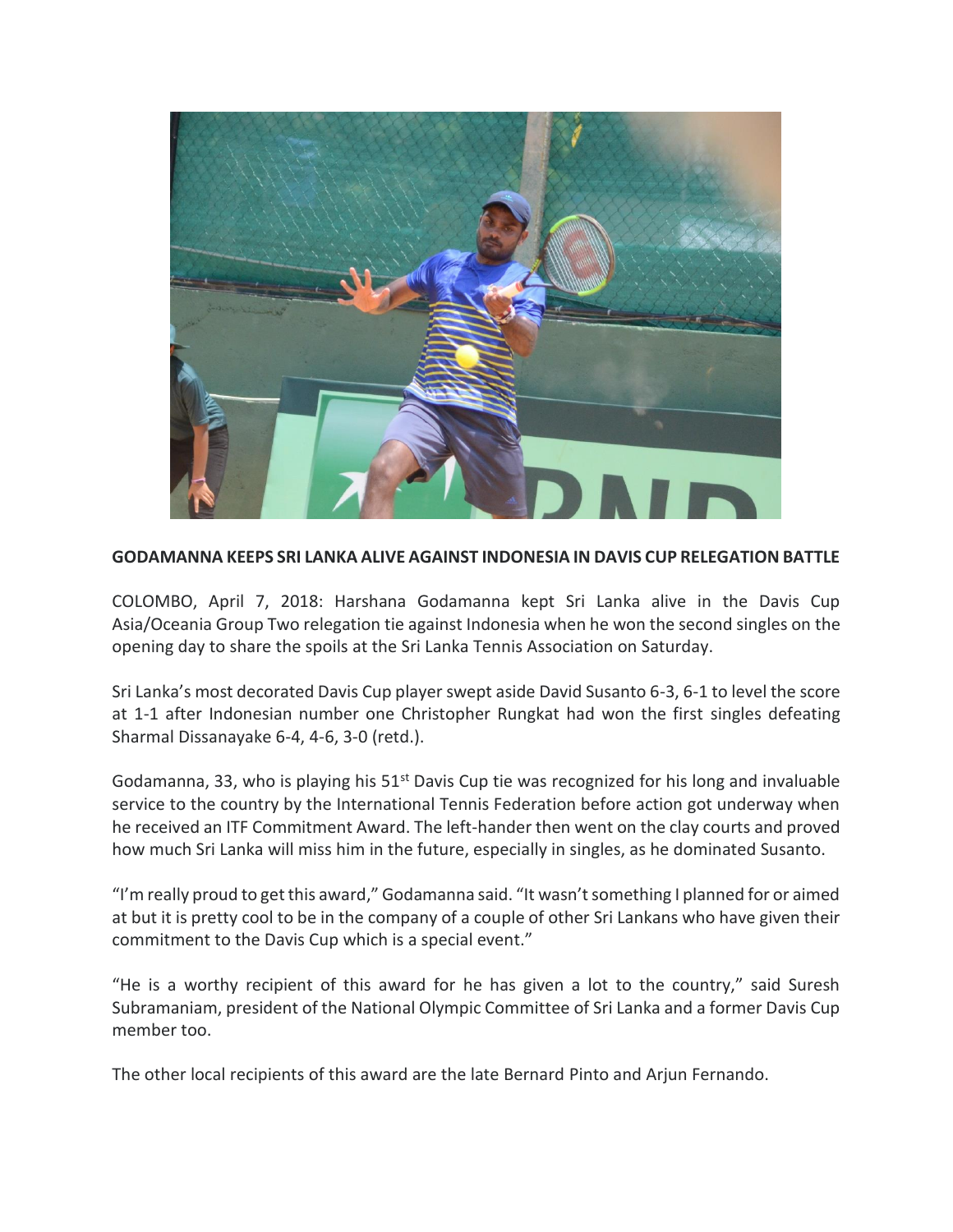Godamanna first represented Sri Lanka at the Davis Cup in 2002 and has now played a record 51 ties including 94 matches – 69 singles and 25 doubles – with a 43-15 win-loss record in singles and a 26-10 doubles record.



He will be hoping his 51s tie, the last time he will be playing singles, will be a successful one with Sri Lanka facing relegation to Group Three next year if the visitors are triumphant in the fivematch tie (two opening singles, doubles, and two reverse singles).